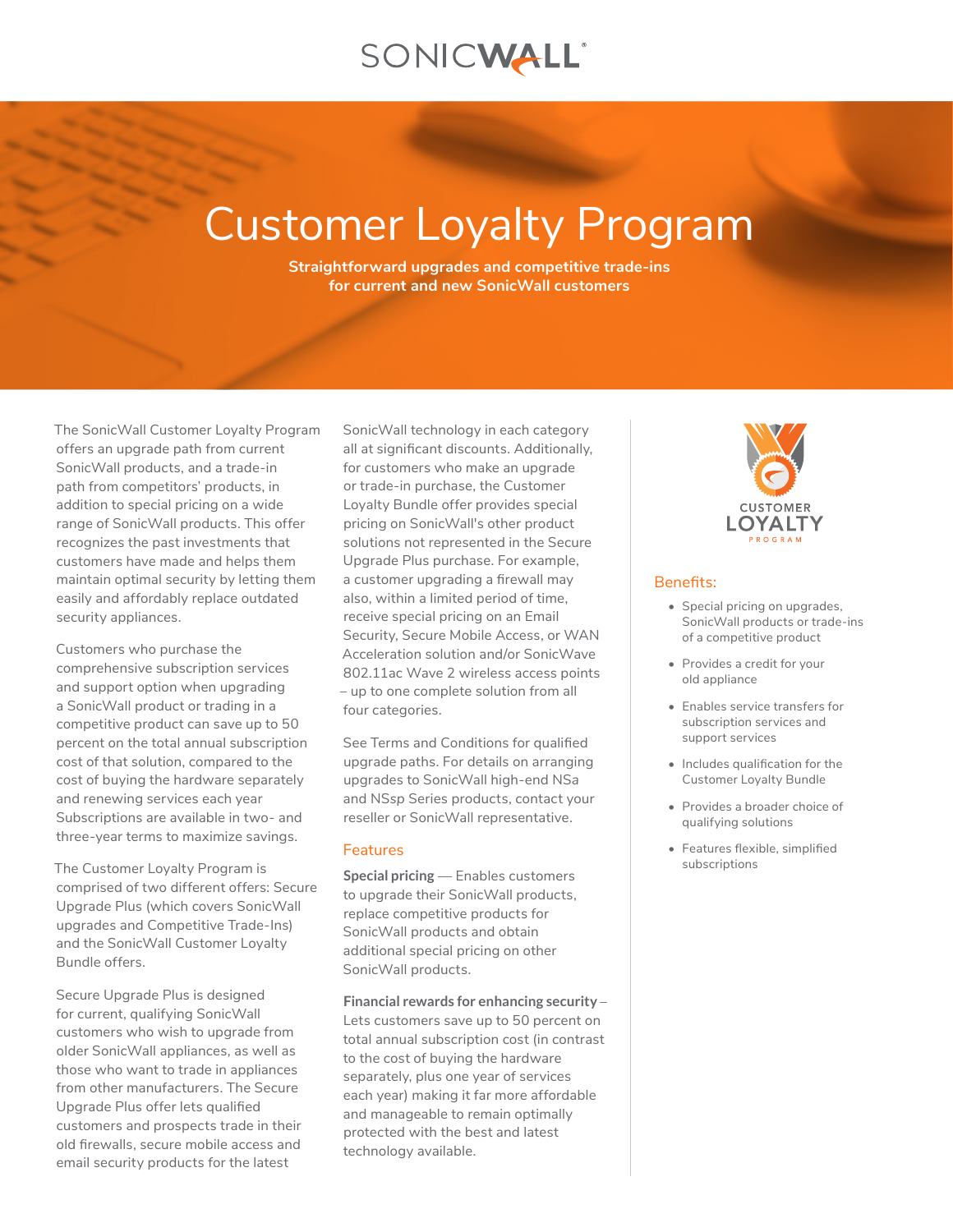## **Transfer of service and support**

**subscriptions** – Customers can transfer any remaining or unused service and support subscriptions from their old SonicWall appliance to their new appliance (within approved upgrade paths). The transfer will equal the subscription time remaining on the old appliance.

## **Customer Loyalty Bundle offer**

**qualification** – Customers who participate in the Customer Loyalty Program are eligible for preferred pricing (30 percent less than MSRP on an appliance) on the purchase of additional products from select SonicWall product lines

## **Broader choice of qualifying solutions** –

The Customer Loyalty Program features a wide range of network security, wireless access secure mobile access (SSL VPN) and email security solutions.

**Flexible, efficient subscriptions options**  – Gives customers a choice of two- and three-year terms.

**Real-time breach prevention - Customers** can add Capture Advanced Threat Protection service, a multi-engine sandbox to discover and stop newly developed, advanced threats with Secure Upgrade Plus. This loyalty bundle includes a new SonicWall Firewall and a multi-year Essential Protection Services Suite/ Advanced Protection Services Suite subscription for generation 7 (Gen 7) firewalls or AGSS subscription for all firewall models, excluding Gen 7 series.

## Customer Loyalty Program terms and conditions

**The Customer Loyalty Program** To qualify for the Customer Loyalty Program, the participant must be the legal Owner of the Eligible SonicWall Product or Eligible Competitive Product. In order to purchase either the corresponding SonicWall Replacement Product or a corresponding Competitive Replacement Product, that Product must be (i) currently registered with the manufacturer, and (ii) listed in the Eligible Product Matrix shown below.

In all cases, both customers and resellers are advised to consult the Eligible Product Matrices for each product line prior to completing any purchase. Endcustomer contact information must be provided at the time of registration regardless of which party (i.e., the end customer or reseller) is completing the registration process.

SonicWall reserves the right to validate legal ownership (e.g., by requiring a receipt or invoice showing proof of ownership).

#### **Definitions**

For purposes of the Customer Loyalty Program, the following definitions apply:

- Registration Date means the day the Owner registers the Replacement Product within a valid account on [www.MySonicWall.com](http://www.MySonicWall.com).
- Eligible SonicWall Product means the SonicWall product the Owner has agreed to replace and remove from service that is listed in the Eligible Product Matrix below.
- Eligible Competitive Product means the competitive manufacturer's product that the Owner has agreed to replace and remove from service and (listed in the Eligible Product Matrix below).
- Replacement Product means (i) the SonicWall appliance that replaces the Eligible Product, (ii) as listed in the Eligible Product Matrix below and (iii) is purchased through Secure Upgrade Plus.
- Owner means the person who has legal ownership of the Eligible SonicWall or Eligible Competitive Product.

## **Partner Enabled Services**

Need help to plan, deploy or optimize your SonicWall solution? SonicWall Advanced Services Partners are trained to provide you with world class professional services. Learn more at [www.sonicwall.com/PES.](http://www.sonicwall.com/PES)

## Customer Loyalty Program

## Secure Upgrade Plus

- 2- or 3-year Threat Protection Services Suite (TPSS) option for generation 7 (Gen 7) TZ270/370/470 series
- 2- or 3-year Essential Protection Services Suite (EPSS) or Advanced Protection Services Suite (APSS) option for Gen 7 firewalls
- 2- or 3-year Advanced Gateway Security Suite (AGSS) or Comprehensive Gateway Security Suite (CGSS) subscription options for all firewall models, excluding Gen 7 Series
- Subscription service transfer (on SonicWall upgrade only)
- Paths for each SonicWall product line



## Customer Loyalty Bundles

For each upgrade/trade-in receive preferred pricing on up to three different SonicWall appliances

## SONICWALL®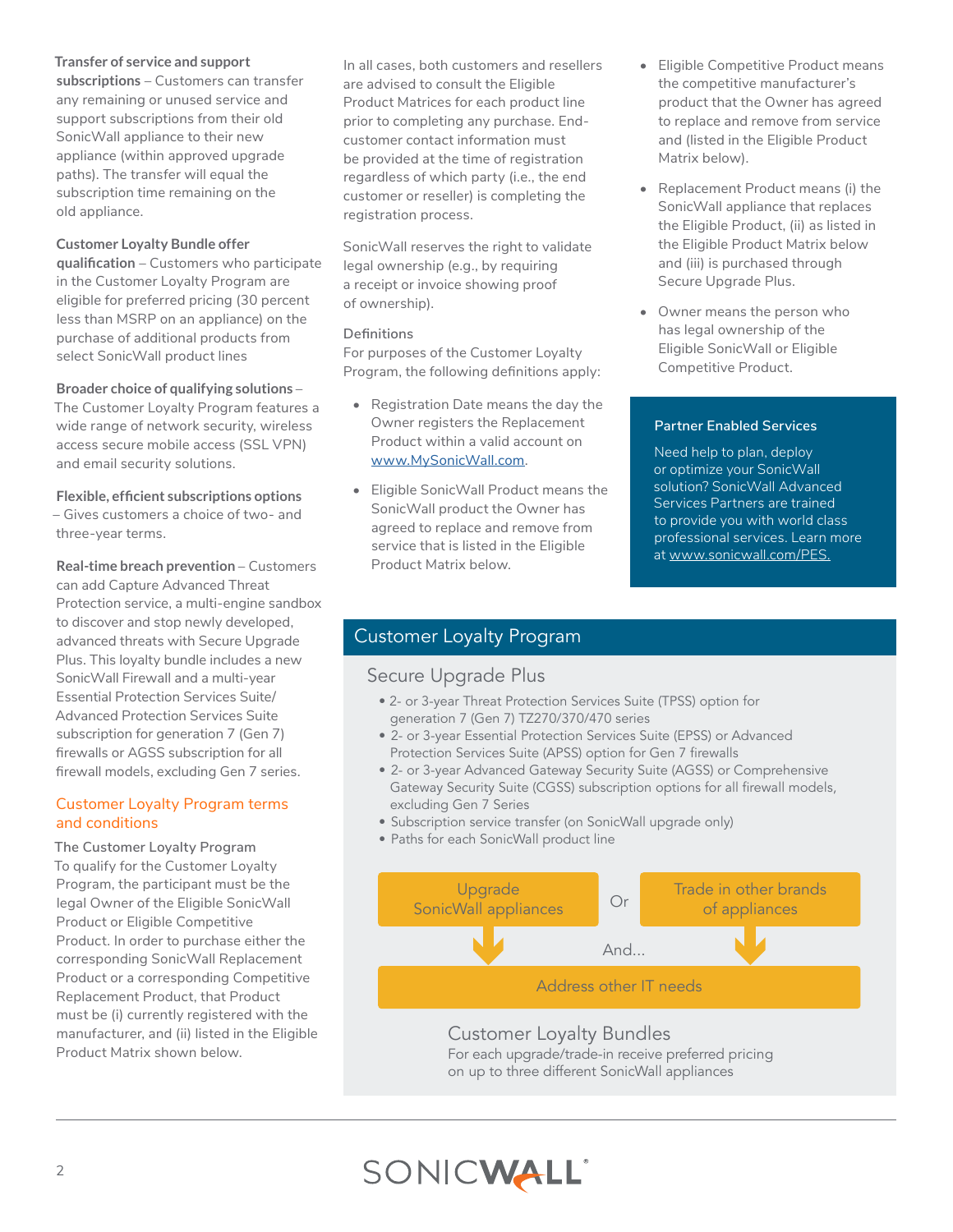Customer Loyalty Program Eligible Product Matrix: Eligible SonicWall products and replacement products

| <b>FIREWALL APPLIANCES</b>                                                                                                                                                                                                                                                    |                                                                                                                                                                   |
|-------------------------------------------------------------------------------------------------------------------------------------------------------------------------------------------------------------------------------------------------------------------------------|-------------------------------------------------------------------------------------------------------------------------------------------------------------------|
| Eligible products                                                                                                                                                                                                                                                             | <b>Replacement products</b>                                                                                                                                       |
| TZ 100 Series, TZ 105 Series, TZ 200 Series, TZ 205 Series, TZ 210 Series,<br>TZ 215 Series, TZ 150 Series, TZ 170 Series, TZ 180 Series, TZ 190 Series,<br>PRO 100, SOHO, SOHO2, SOHO3, SOHO TZW, SOHO Telecommuter,<br>DMZ, XPRS, XPRS2, Plus, TELE, TELE2, TELE3, TELE3 SP | SOHO 250 Series, TZ350 Series, TZ400 Series, TZ500 Series,<br>TZ600 Series, TZ670 Series, TZ570 Series, TZ470 Series, TZ370<br>Series, TZ270 Series               |
| SOHO Series, TZ300 Series, TZ400 Series, TZ500 Series,<br>SOHO250 Series, TZ350 Series                                                                                                                                                                                        | SOHO 250 Series, TZ300 Series, TZ350 Series, TZ400 Series,<br>TZ500 Series, TZ600 Series, TZ670 Series, TZ570 Series,<br>TZ470 Series, TZ370 Series, TZ270 Series |
| NSA 240, NSA 220 Series, NSA 250M Series                                                                                                                                                                                                                                      | SOHO 250 Series, TZ350 Series, TZ400 Series, TZ500 Series,<br>TZ270 Series, TZ370 Series, TZ470 Series, TZ570 Series, TZ600,<br>TZ670, NSa 2650, NSa 2700         |
| TZ600 Series                                                                                                                                                                                                                                                                  | NSa 2700, NSa 2650, TZ570 Series, TZ670 Series, TZ570 Series,<br>TZ470 Series, TZ370 Series, TZ270 Series                                                         |
| PRO, PRO 200, PRO 230, PRO 1260, PRO 2040                                                                                                                                                                                                                                     | TZ600, NSa 2650, NSa 2700, NSa 3650, TZ570 Series, TZ670                                                                                                          |
| NSA 2400 Series, NSA 2600                                                                                                                                                                                                                                                     | TZ570 Series, TZ670                                                                                                                                               |
| NSA 2400 Series, NSA 2600, NSA 3500, NSA 3600, NSA 4600, NSA 4500,<br>PRO 4060, PRO 4100, PRO-VX, PRO 300, PRO 330, PRO 3060, GX250                                                                                                                                           | NSa 2650, NSa 2700, NSa 3650, NSa 4650                                                                                                                            |
| NSA 2400, NSA 2400MX, NSA 2600, NSA 4500, NSA 4600                                                                                                                                                                                                                            | NSa 2650, NSa 2700, NSa 3650, NSa 4650, NSa 5650 NSa 6650                                                                                                         |
| NSA 5000, NSA E5500, NSA 5600                                                                                                                                                                                                                                                 | NSa 4650, NSa 5650, NSa 6650                                                                                                                                      |
| NSA 5000, NSA E5500, NSA 5600, NSA E6500, NSA 6600, NSA E7500,<br>NSA E7510, NSA E8500, NSA E8510                                                                                                                                                                             | NSa 5650, NSa 6650, NSa 9250, NSa 9450, NSa 9650,<br>SuperMassive 9800                                                                                            |
| PRO 5060c, PRO 5060f, GX650                                                                                                                                                                                                                                                   | NSa 4650, NSa 5650, NSa 6650, NSa 9250, NSa 9450                                                                                                                  |
| SM E10200, SM E10400, SM E10800, SM 9800                                                                                                                                                                                                                                      | NSsp 12400, NSsp 12800, NSsp 15700                                                                                                                                |
| SM 9200, SM 9400, SM 9600                                                                                                                                                                                                                                                     | NSa 9250, NSa 9450, NSa 9650, SM 9800, NSsp 12400,<br>NSsp 12800, NSSP 15700                                                                                      |
| SM 9650, SM 9450, SM 9250                                                                                                                                                                                                                                                     | NSsp 12400, NSsp 12800, NSSP 15700                                                                                                                                |
| SOHO/SOHO 250/TZ300/TZ350 (All Models), TZ100, TZ105, TZ200,<br>TZ205, TZ210, TZ215, NSA 220, NSA 240, NSA 250, TZ400/500/600<br>(All Models including Wireless, Unrestricted)                                                                                                | NSv 200 (ESXi/Hyper-V/KVM/Azure/AWS)                                                                                                                              |
| NSa 2650/2700/3650/4650/5650, NSA 2600/3600/4600/5600,<br>NSA 3500/4500/5000/E5500/E6500/E7500/E8500/E8510,<br>NSA 2400/2400MX                                                                                                                                                | NSv 400 (ESXi/Hyper-V/KVM/Azure/AWS)                                                                                                                              |
| NSA 6600, NSa 6650, SM 9250/9450/9650, SM 9200/9400/9500,<br>SM 9800/E10200/E10400/E10800                                                                                                                                                                                     | NSv 800 (ESXi/Hyper-V/KVM/Azure/AWS)                                                                                                                              |
| <b>WIRELESS ACCESS POINT APPLIANCES</b>                                                                                                                                                                                                                                       |                                                                                                                                                                   |
| SonicPoint, SonicPoint A/B/G, SonicPoint G, SonicPoint-N Dual-Band,<br>SonicPoint-Ne Dual-Band, SonicPoint-Ni Dual-Band, SonicPoint-N<br>Dual-Radio, SonicPoint ACe, SonicPoint ACi, SonicPoint N2                                                                            | SonicWave 231c, SonicWave 224w, SonicWave 231o,<br>SonicWave 432e, SonicWave 432i, SonicWave 432o*                                                                |
| <b>EMAIL SECURITY APPLIANCES</b>                                                                                                                                                                                                                                              |                                                                                                                                                                   |
| Eligible products                                                                                                                                                                                                                                                             | <b>Replacement products</b>                                                                                                                                       |
| ESA 200, ESA 300, ESA 400, ESA 3300                                                                                                                                                                                                                                           | ESA 5000 or ESA 7000 Virtual Appliance or Hosted Email Security                                                                                                   |
| ESA 500, ESA 6000, ESA 4300                                                                                                                                                                                                                                                   | ESA 7000 or ESA 9000 Virtual Appliance or Hosted Email Security                                                                                                   |
| ESA 8000, ESA 8300                                                                                                                                                                                                                                                            | ESA 9000 or Virtual Appliance or Hosted Email Security                                                                                                            |
| SECURE MOBILE ACCESS APPLIANCES                                                                                                                                                                                                                                               |                                                                                                                                                                   |
| <b>Eligible products</b>                                                                                                                                                                                                                                                      | Replacement products **                                                                                                                                           |
| SSL VPN 200, SSL VPN 2000, SRA 1200, SRA 1600, SMA 200                                                                                                                                                                                                                        | SMA 210, 410, 500 <sub>v</sub>                                                                                                                                    |
| SSL VPN 2000, SSL VPN 4000, SRA 1200, SRA 1600, SRA 4200,<br>SRA 4600, SMA 400                                                                                                                                                                                                | SMA 410, SMA 500 <sub>v</sub>                                                                                                                                     |
| EX6000, EX7000, SMA 6200, SMA 7200                                                                                                                                                                                                                                            | SMA 6210, SMA 7210, SMA 8200 <sub>v</sub>                                                                                                                         |
|                                                                                                                                                                                                                                                                               |                                                                                                                                                                   |

## Customer Loyalty Offer Eligible Products

Select SonicWall products are included in the SonicWall Customer Loyalty Offer. Please contact your sales representative for details.

*\* Requires professional installation*

*\*\* Please refer to data sheet for sizing guide*